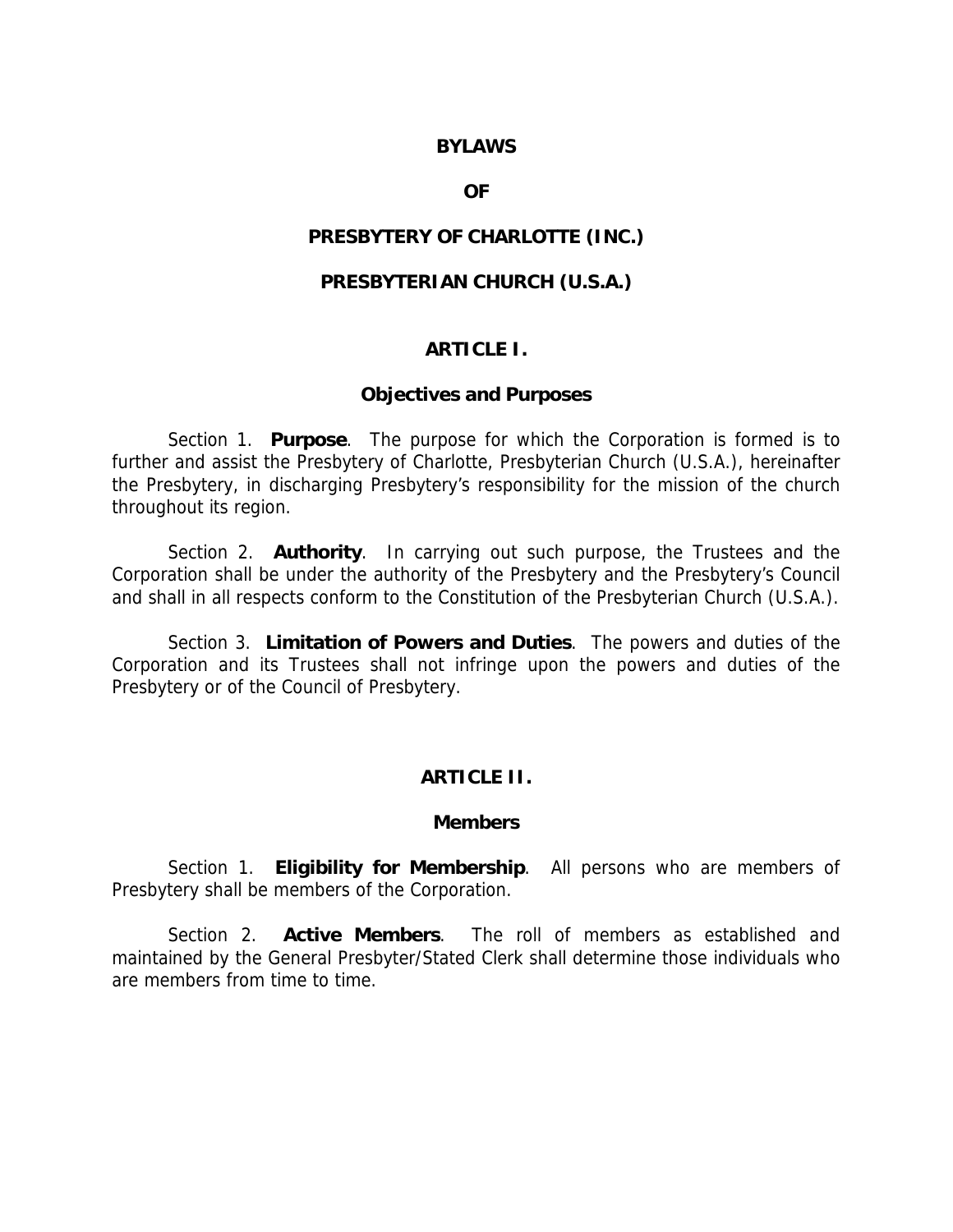# **ARTICLE III.**

### **Trustees**

 Section 1. **Qualification: Number of Trustees**. The Trustees shall be those persons elected, installed, and serving as members and ex-officio members of Presbytery's Council. The number of Trustees of the Corporation shall be at all times the same as the total number of members and ex-officio members of Presbytery's Council.

 Section 2. **Election**. The initial Board of Trustees shall be those persons named in the Articles of Incorporation. Thereafter the membership of the Board of Trustees shall be identical to the membership (including ex-officio members) of Presbytery's Council. Election by the Presbytery shall constitute a person as Trustee of the Corporation and termination for any cause of the membership of a person shall automatically terminate such person as a Trustee of the Corporation.

 Section 3. **Property Held Pursuant to Trust**. Any properties held for the benefit of Presbytery pursuant to an instrument or to other directions creating a trust, express or implied, shall be held and administered according to the intent of the creator or grantor of the trust, and the Trustees of the Corporation shall have power to act as the trustees of such trust and be charged with all the duties of trustees to implement and carry out the trust purposes.

### **ARTICLE IV.**

## **Meeting of the Board of Trustees**

 Section 1. **Annual Meeting**. The annual meeting of the Board of Trustees shall be held in conjunction with or immediately following the March meeting of Presbytery's Council. Special meetings may be held at any time upon the call of the Presbytery, the President and Vice President, or of not less than one-third of the Trustees of the Corporation then in office.

 Section 2. **Notices**. Notice of the time and place, and with respect to a special meeting, the purpose of every such meeting of the Board of Trustees shall be in writing and shall be duly sent, mailed, or otherwise delivered to each Trustee not less than ten (10) days before the meeting; provided, however, that no notice of any regularly scheduled or adjourned meeting need be given.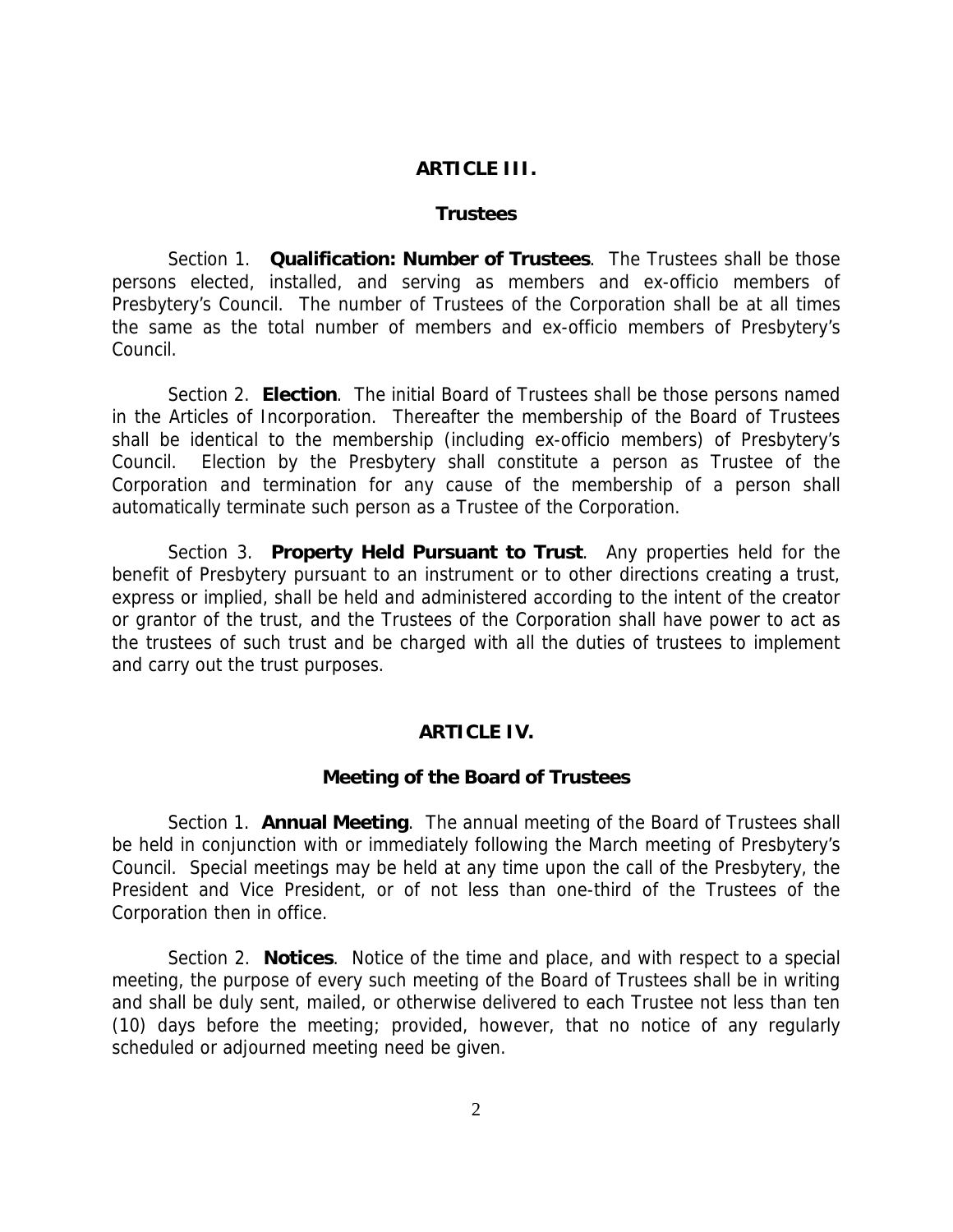Section 3. **Quorum**. A majority of the Trustees, excluding ex-officio members of Council who serve on the Board of Trustees, shall constitute a quorum for the transaction of business, and the action of a majority of the Trustees present at any meeting at which a quorum is present shall be the action of the Board of Trustees; provided, however, that if the Trustees shall severally and/or collectively consent in writing to any action to be taken by the Corporation, such action shall be valid as corporate action as though it had been authorized at a meeting of the Trustees. If at any meeting of the Board of Trustees there shall be less than a quorum present, a majority of those present may adjourn the meeting from time to time until a quorum shall have been obtained.

 Section 4. **Special Meetings**. Special meetings of the Board of Trustees may be held simultaneously with the meeting of Presbytery or immediately thereafter.

 Section 5. **Power and Authority**. The Board of Trustees shall have the power and authority to carry out the business of the Corporation and in doing so may elect or appoint all necessary officers or committees; may employ all such employees as shall be requisite for the conduct of the affairs of the Corporation; may fix the compensation of such persons; and may prescribe the duties of such persons. The Board of Trustees may, in the absence of an officer, delegate the powers and duties of such officer to any other officer or to a Trustee for the time being.

 Section 6. **Executive Committee**. The Board of Trustees, by resolution passed by a majority of the whole Board, may designate two or more of their number to constitute an Executive Committee who, to the extent provided in said resolution, shall have and exercise the authority of the Board of Trustees in the management of the business of the Corporation between the meetings of the Board; and the Board of Trustees may appoint such other committees, including persons who are not members of the Board of Trustees, as in the judgment of the Trustees will be helpful in carrying out the work of the Corporation.

## **ARTICLE V.**

#### **Meeting of Members**

 Section 1. **Annual Meeting**. There shall be an annual meeting of the members of the Corporation (N.C.G.S.§ 55A-36).

 Section 2. **Place and Time**. The annual meeting shall be held at the same place and time as the second meeting of Presbytery in each calendar year or immediately thereafter.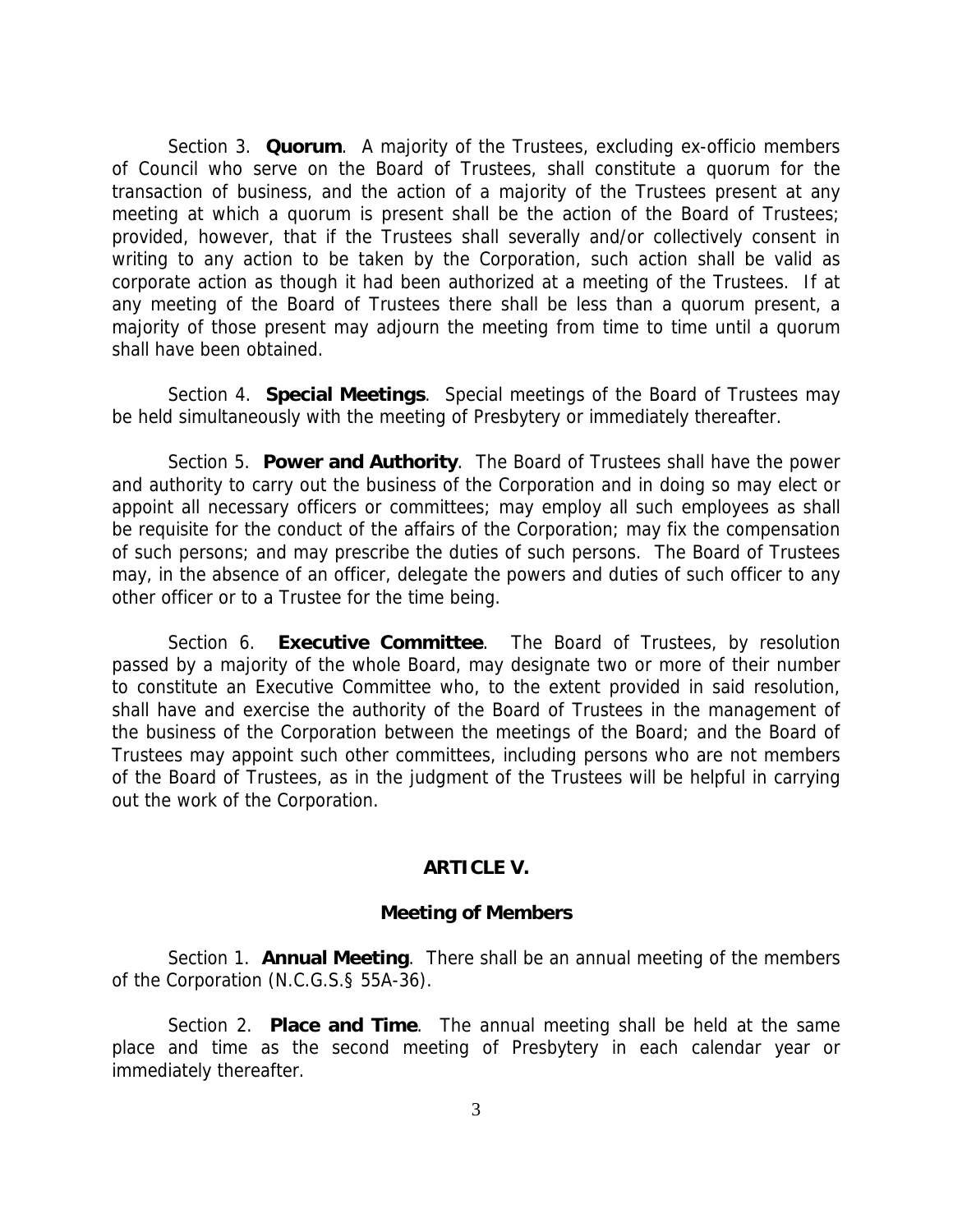Section 3. **Notices**. Notice of all meetings of members of the Corporation shall conform in all respects to the notice requirements of meetings of the Presbytery.

 Section 4. **Procedural Requirements**. The meetings of the members shall be conducted to conform to the procedural requirements of meetings of the Presbytery.

# **ARTICLE VI.**

#### **Officers**

 Section 1. **Officers**. The Moderator of the Council of the Presbytery of Charlotte shall serve as the President of the Corporation each year. In addition, the Board of Trustees, as soon as may be after the election of the Trustees each year, shall elect a Secretary and a Treasurer, and may from time to time select one or more Vice Presidents, Assistant Secretaries, and Assistant Treasurers. The same person may hold any two offices except those of President and Secretary. The Board may also appoint such other officers and agents as may be deemed necessary for the transaction of the affairs of the Corporation.

 Section 2. **Members of Board of Trustees**. No officer, other than the President and Secretary, need be a member of the Board of Trustees.

 Section 3. **Term**. The term of office for all officers shall be one (1) year or until their respective successors are chosen, but any officer may be removed from the Corporation will be served thereby. The Board of Trustees shall have full power and authority to fill any vacancies in other offices occurring for any reason whatsoever.

 Section 4. **Powers and Duties**. The officers of the Corporation shall respectively have such powers and perform such duties in the management of the property and affairs of the Corporation, subject to the control of the Trustees, as generally pertain to their respective offices, as well as such additional powers and duties as may from time to time be conferred by the Board of Trustees. No action taken by the officers shall impinge upon the authority of the Presbytery or of Presbytery's Council and all such actions shall be in conformity with the Constitution of the Presbyterian Church (U.S.A.).

 Section 5. **Checks, Notes, Drafts, Etc**. The Board of Trustees may, from time to time, prescribe the manner of making signature or endorsement of bills of exchange, notes, drafts, checks, acceptances, obligations, and other negotiable paper or other instruments for the payment of money and designate the officer or officers, agent or agents, who shall from time to time be authorized to make, sign, or endorse the same on behalf of the Corporation.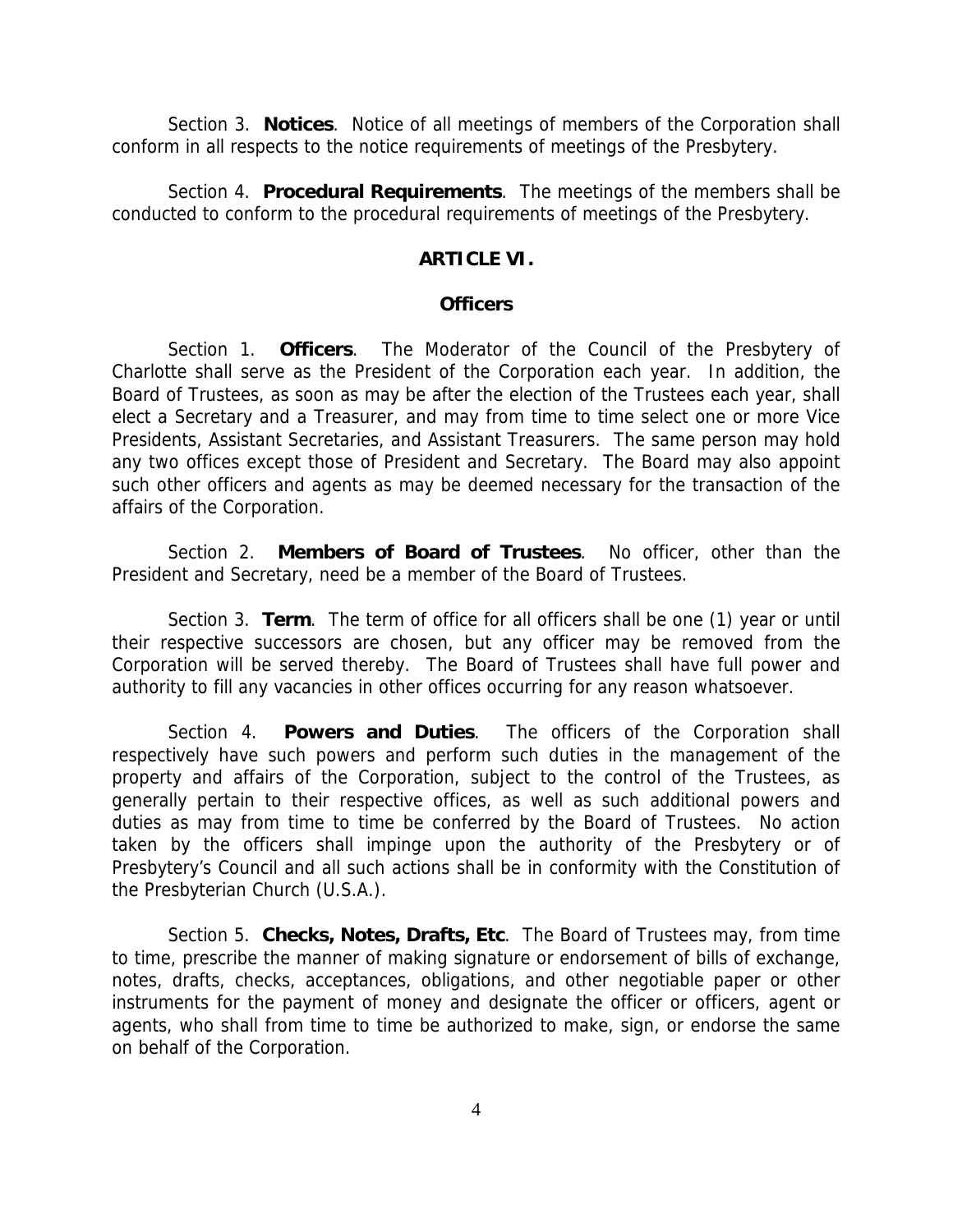#### **ARTICLE VII.**

#### **Fiscal Year; Seal**

 Section 1. **Fiscal Year**. The fiscal year of the Corporation shall be the calendar year beginning January 1 and ending December 31.

 Section 2. **Seal**. The Board of Trustees shall provide a suitable corporate seal for use by the Corporation.

# **ARTICLE VIII.**

### **Amendments**

 The Bylaws of the Corporation may be amended, added to or repealed, or new Bylaws may be adopted in lieu thereof by the affirmative vote of a majority of the Board of Trustees of the Corporation.

# **ARTICLE IX.**

#### **Liquidation**

 Section 1. **Dissolution by Presbytery**. If the Corporation is formally dissolved by the Presbytery such property as the Corporation may have shall be held, used, and applied for such uses, purposes, and trusts as the Presbytery, Synod or General Assembly may direct, limit, and appoint, or such property may be sold or disposed of as such governing boards may direct in conformity with the Constitution of the Presbyterian Church (U.S.A.).

 Section 2. **Other Dissolution**. If the Corporation is dissolved or otherwise ceases to exist under circumstances not enumerated in the immediately preceding paragraph, in such event the property of the Corporation shall be disposed of in accordance with the directions of Presbytery with respect to both real and personal property.

 Section 3. **Property Held Pursuant by Trust**. If any property, real or personal, is held by the Corporation upon a special trust in which the donor of said property has prescribed a particular alternative use in the event the primary use has failed, the intent of the donor with respect to such alternative use and with respect to administration of the property shall be observed.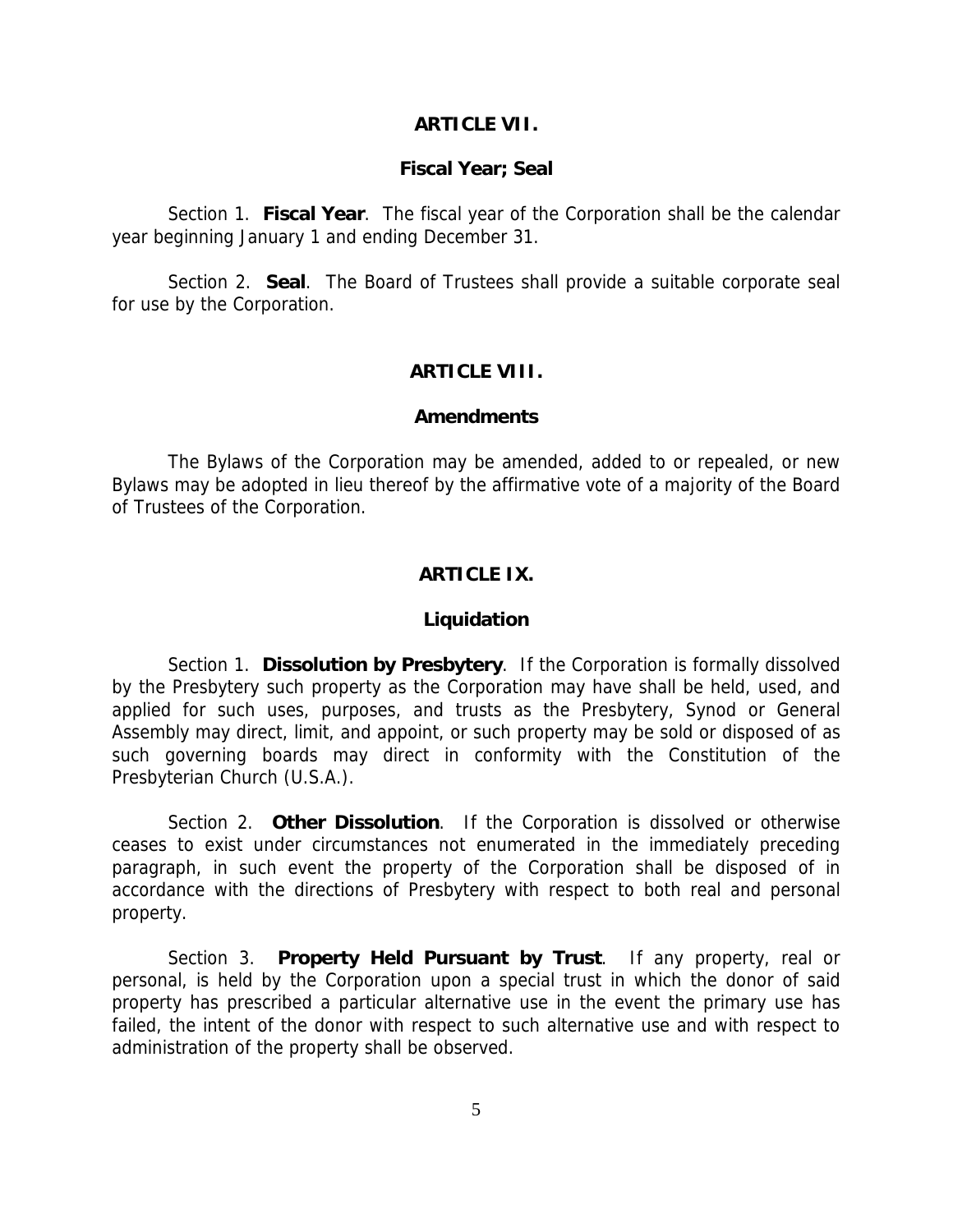#### **ARTICLE X.**

#### **Indemnification of Trustees and Officers**

 Any person who at any time serves or has served as a Trustee or officer of the Corporation, or in such capacity at the request of the Corporation for any other corporation, partnership, joint venture, trust or other enterprise, shall have a right to be indemnified by the Corporation to the fullest extent from time to time permitted by law in the event the Trustee or officer is made, or is threatened to be made, a party to any pending, threatened, or completed civil, criminal, administrative, investigative or arbitrative action, suit or proceeding and any appeal therein (and any inquiry or investigation that could lead to such action, suit or proceeding) by reason of the fact that he is or was a Trustee or officer of the Corporation or serves or served any other enterprise as a Trustee or officer at the request of the Corporation, excepting any liability or expense incurred in relation to matters as to which he shall be adjudged in such action, suit or proceeding to have acted in bad faith or to have been liable or guilty by reason of willful misconduct in the performance of duty.

 The Trustee's or officer's rights hereunder shall, to the fullest extent from time to time permitted by law, cover all liability and expense, including without limitation all attorney's fees and expenses of litigation, costs, judgments, fines, excise taxes and amounts paid in settlement, and all expenses incurred in enforcing the indemnification rights provided herein.

 The Corporation shall have no obligation to indemnity any person for an amount paid in settlement of an action, suit or proceeding unless the Corporation consents in writing to the settlement. The Corporation's consent to a proposed settlement shall not, however, constitute an agreement by the Corporation that any person is entitled to indemnification.

 The determination whether a person is entitled to indemnification, or advances for expenses as provided below, shall be made by a majority vote of Trustees who are disinterested because they were not parties to the action, suit or proceeding (or, in connection with threatened actions, suits or proceedings, who were not threatened parties) giving rise to the claim for indemnification.